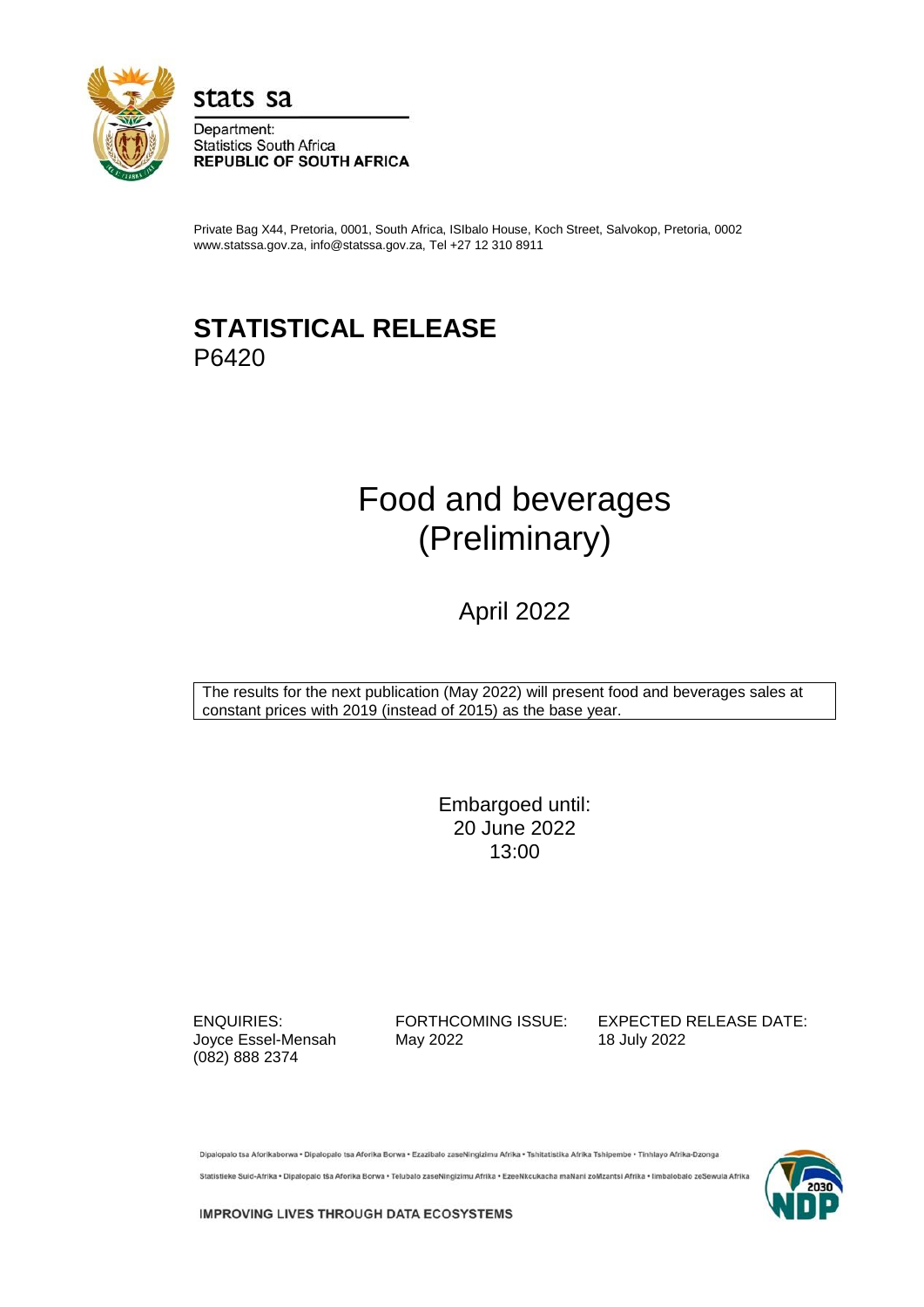# **Contents**

| Table A – Year-on-year percentage change in food and beverages income at constant 2015 prices by type of         |  |
|------------------------------------------------------------------------------------------------------------------|--|
| Table B - Year-on-year percentage change in food and beverages income at constant 2015 prices by type of         |  |
| Table C – Food and beverages income at constant 2015 prices for the latest three months by type of enterprise  2 |  |
| Figure 1 - Food and beverages income at constant 2015 prices: year-on-year percentage change3                    |  |
| Figure 2 – Food and beverages income at constant 2015 prices by type of enterprise, seasonally adjusted3         |  |
|                                                                                                                  |  |
|                                                                                                                  |  |
|                                                                                                                  |  |
| Table 2 - Year-on-year percentage change in food and beverages income at constant 2015 prices5                   |  |
|                                                                                                                  |  |
|                                                                                                                  |  |
| Table 5 - Year-on-year percentage change in food and beverages income at constant 2015 prices by type of         |  |
| Table 6 – Contribution of each type of enterprise to the year-on-year percentage change in food and beverages    |  |
| Table 7 - Seasonally adjusted food and beverages income at constant 2015 prices by type of enterprise            |  |
|                                                                                                                  |  |
|                                                                                                                  |  |
|                                                                                                                  |  |
|                                                                                                                  |  |
| Table 12 - Year-on-year percentage change in food and beverages income at current prices by type of              |  |
| Table 13 – Contribution of each type of enterprise to the year-on-year percentage change in food and beverages   |  |
| Table 14 - Seasonally adjusted food and beverages income at current prices by type of enterprise (R million)10   |  |
|                                                                                                                  |  |
|                                                                                                                  |  |
|                                                                                                                  |  |
|                                                                                                                  |  |
|                                                                                                                  |  |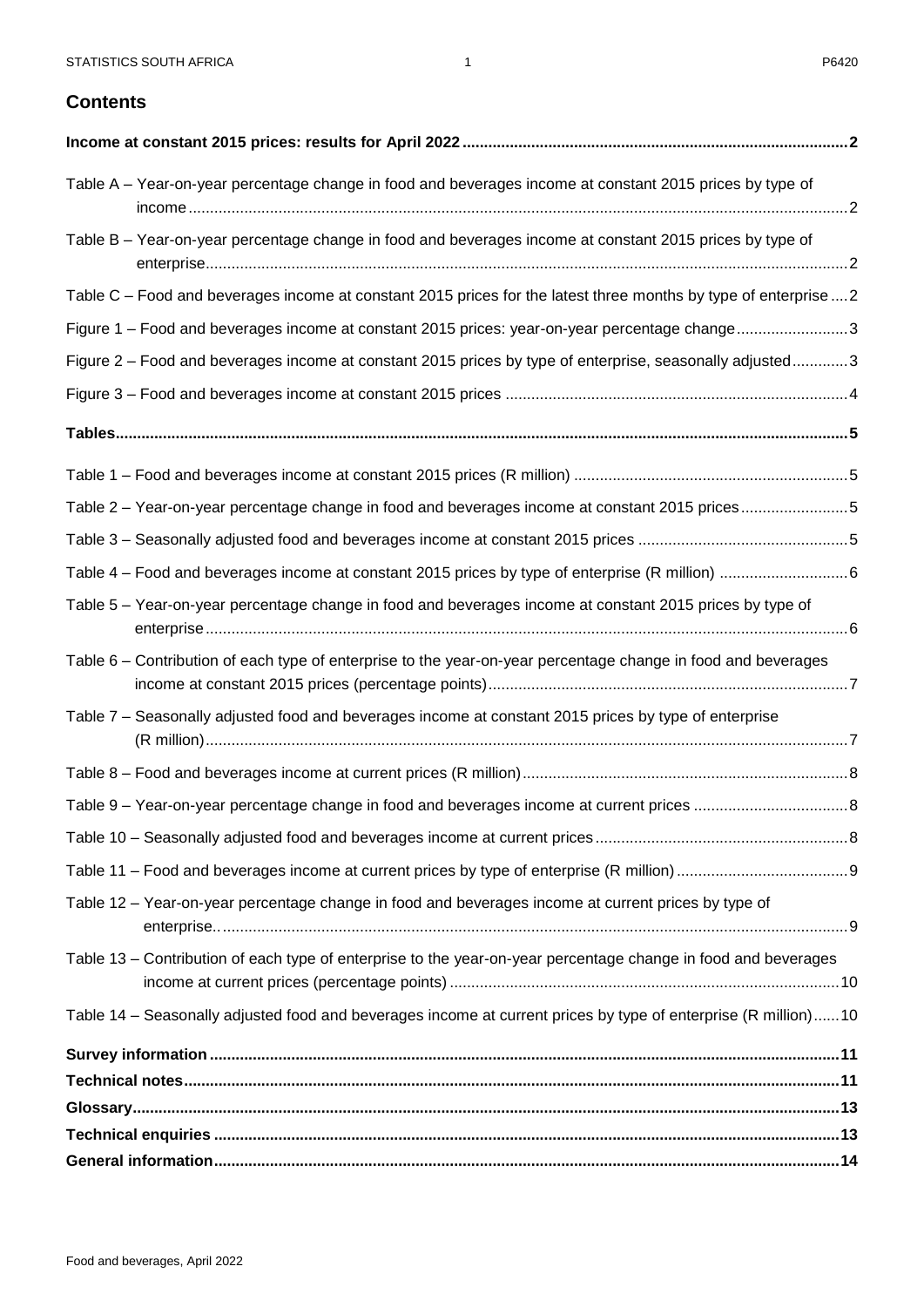| Type of income | <b>Nov-21</b> | <b>Dec-21</b> | Jan-22 | Feb-22  | Mar-22  | Apr-22 |
|----------------|---------------|---------------|--------|---------|---------|--------|
| Food sales     | 17,4          | 23,0          | 40,8   | 20,8    | 17,7    | 14,3   |
| Bar sales      | 2,9           | $-11,3$       | 164,0  | $-12.3$ | $-10.5$ | $-1,5$ |
| Other income   | $-6,0$        | 4,1           | 30,7   | 16,5    | 8,6     | 15,8   |
| <b>Total</b>   | 15,3          | 18,8          | 46,8   | 16,9    | 14,4    | 12,7   |

<span id="page-2-1"></span><span id="page-2-0"></span>**Table A – Year-on-year percentage change in food and beverages income at constant 2015 prices by type of income** 

Measured in real terms (constant 2015 prices), total income generated by the food and beverages industry increased by 12,7% in April 2022 compared with April 2021. Positive annual growth rates were recorded for 'other' income (15,8%) and income from food sales (14,3%) – see Table A.

# <span id="page-2-2"></span>**Table B – Year-on-year percentage change in food and beverages income at constant 2015 prices by type of enterprise**

| Type of enterprise             | <b>Nov-21</b> | <b>Dec-21</b> | $Jan-22$ | Feb-22 | Mar-22 | Apr-22 |
|--------------------------------|---------------|---------------|----------|--------|--------|--------|
| Restaurants and coffee shops   | 7,4           | 13,6          | 67,8     | 7,8    | 9,4    | 10,2   |
| Takeaway and fast-food outlets | 30,3          | 28,7          | 35,9     | 18,7   | 22,2   | 13,0   |
| Catering services              | 11,8          | 15,4          | 12,8     | 48,4   | 15,2   | 21,6   |
| <b>Total</b>                   | 15,3          | 18,8          | 46,8     | 16,9   | 14,4   | 12,7   |

In April 2022, the main contributors to the 12,7% year-on-year increase were:

- restaurants and coffee shops (10,2% and contributing 5,2 percentage points); and
- takeaway and fast-food outlets (13,0% and contributing 4,5 percentage points) see Tables B and 6.

<span id="page-2-3"></span>**Table C – Food and beverages income at constant 2015 prices for the latest three months by type of enterprise**

| Type of enterprise             | Feb - Apr 2021<br>(R million) | Weight | Feb - Apr 2022<br>(R million) | % change<br>between<br>Feb - Apr 2021<br>and<br>Feb - Apr 2022 | Contribution<br>(% points)<br>to the<br>total<br>% change |
|--------------------------------|-------------------------------|--------|-------------------------------|----------------------------------------------------------------|-----------------------------------------------------------|
| Restaurants and coffee shops   | 5 349.5                       | 52,3   | 5 840.1                       | 9,2                                                            | 4,8                                                       |
| Takeaway and fast-food outlets | 3 4 3 8 , 8                   | 33,6   | 4 0 5 2 , 4                   | 17,8                                                           | 6,0                                                       |
| Catering services              | 1 444,3                       | 14,1   | 1 830,9                       | 26,8                                                           | 3,8                                                       |
| <b>Total</b>                   | 10 232,6                      | 100,0  | 11 723,4                      | 14,6                                                           | 14,6                                                      |

Total income increased by 14,6% in the three months ended April 2022 compared with the three months ended April 2021. The main contributors to this increase were:

- takeaway and fast-food outlets (17,8% and contributing 6,0 percentage points); and
- restaurants and coffee shops (9,2% and contributing 4,8 percentage points) see Table C.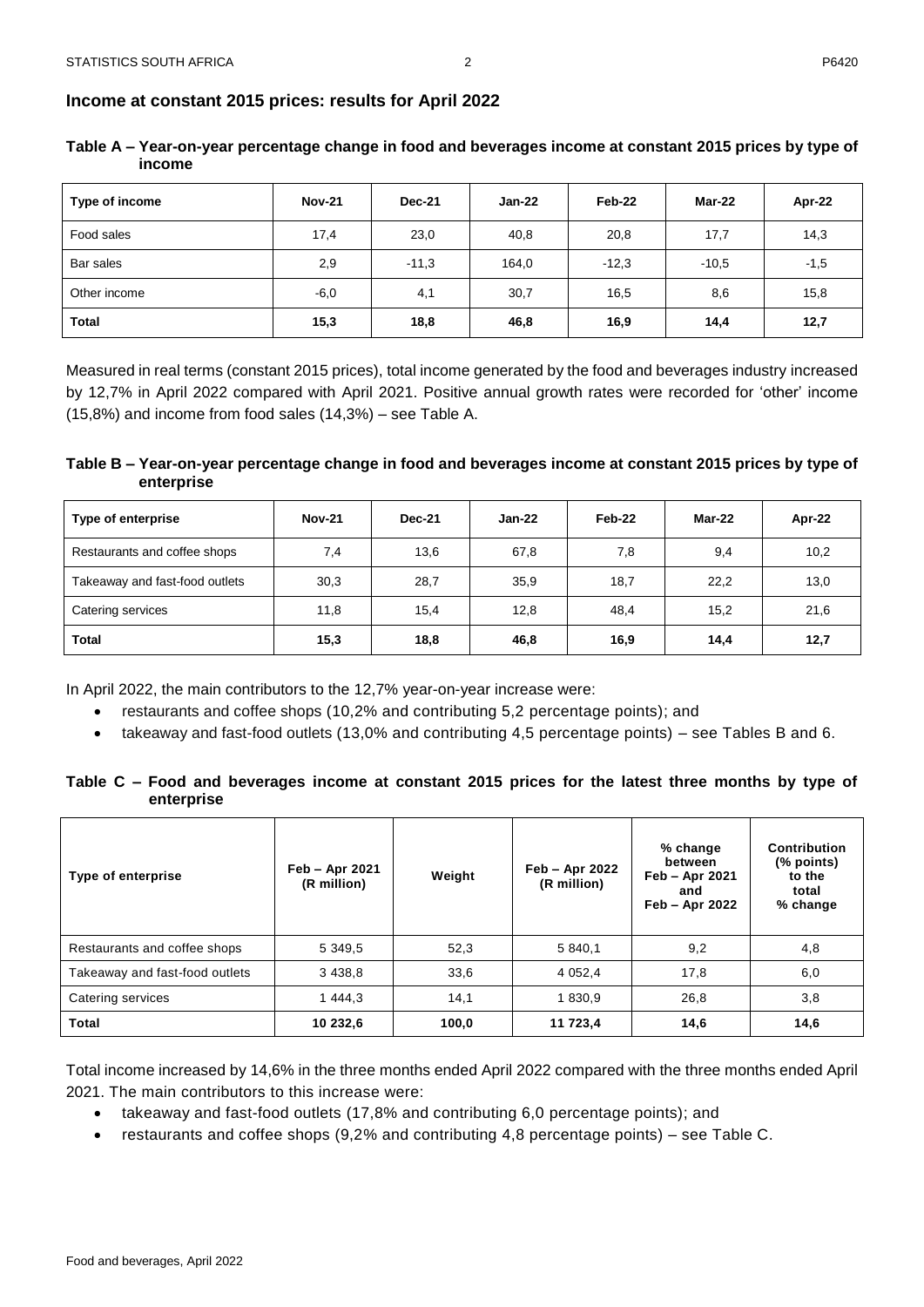<span id="page-3-1"></span>

#### <span id="page-3-0"></span>**Figure 1 – Food and beverages income at constant 2015 prices: year-on-year percentage change**





Restaurants and coffee shops **Takeaway and fast-food outlets**  $\cdots \cdots \cdots$  Catering services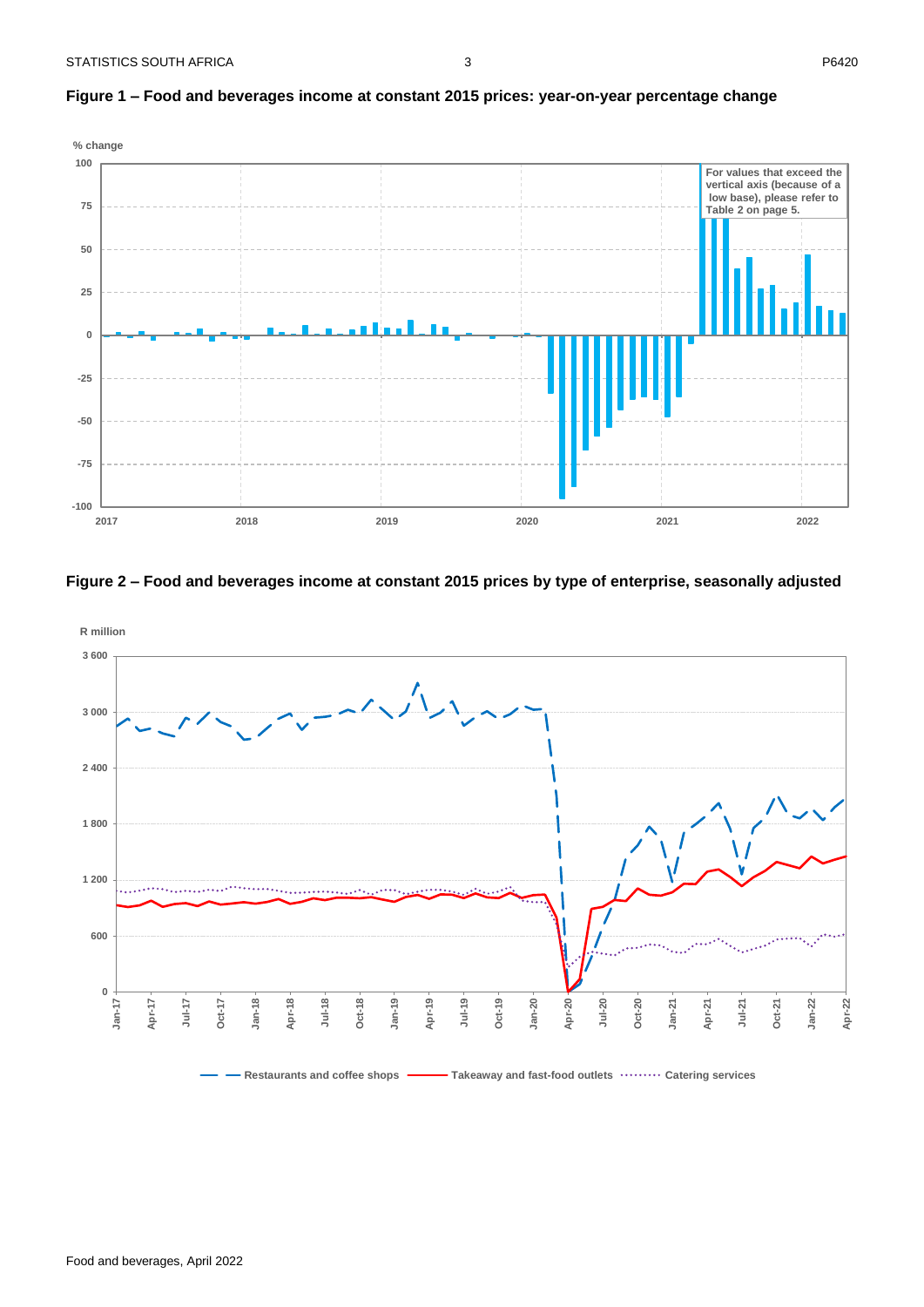<span id="page-4-0"></span>



Seasonally adjusted income for the food and beverages industry increased by 4,2% in April 2022 compared with March 2022. This followed month-on-month changes of 4,0% in March 2022 and -1,9% in February 2022 – see Tables 3 and 7.

> **Risenga Maluleke Statistician-General**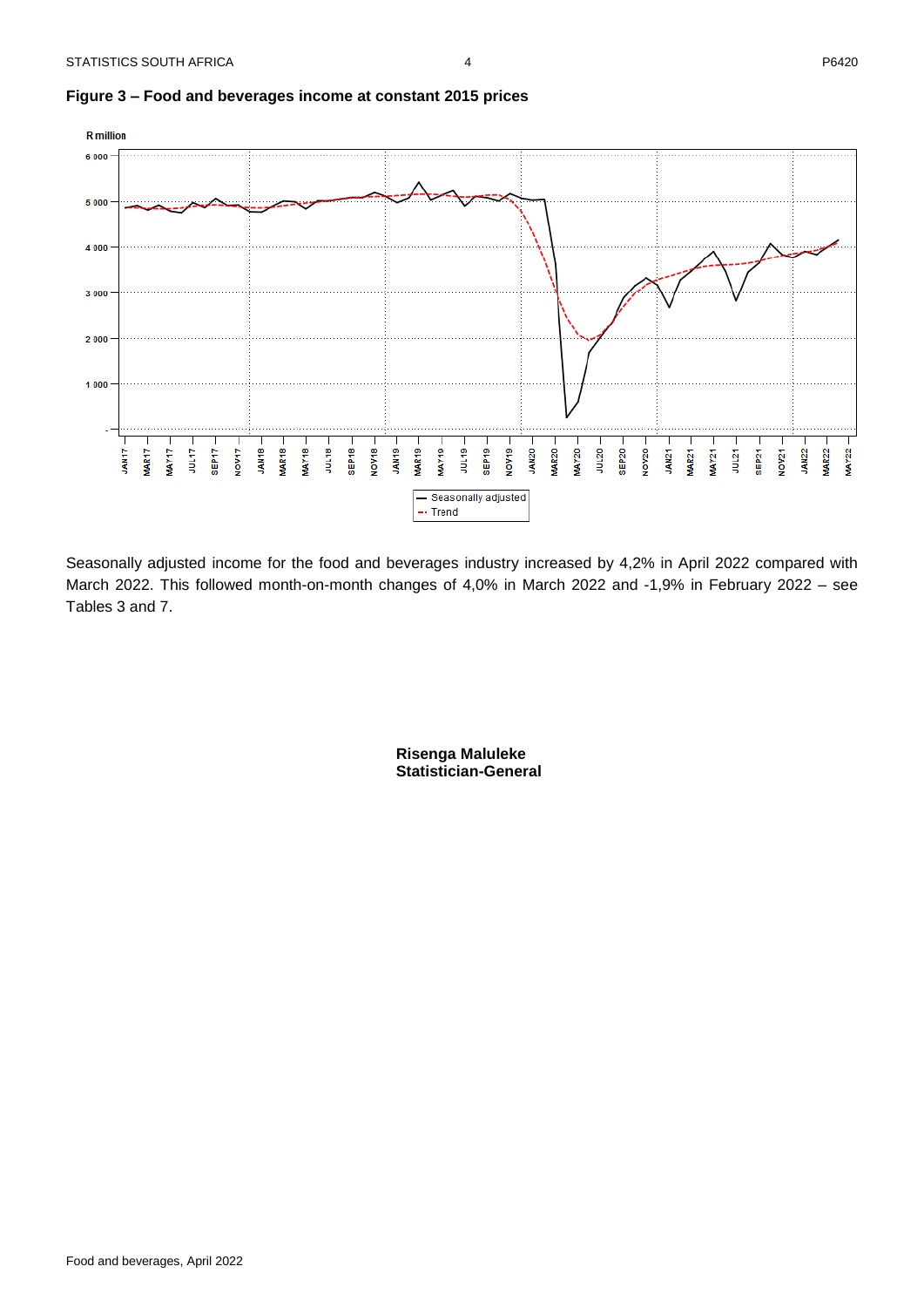# <span id="page-5-1"></span><span id="page-5-0"></span>**Table 1 – Food and beverages income at constant 2015 prices (R million)**

| Month        | 2017        | 2018        | 2019        | 2020        | 2021        | 2022 1/   |
|--------------|-------------|-------------|-------------|-------------|-------------|-----------|
| Jan          | 4 7 1 2 4   | 4 6 1 1 , 3 | 4 804,8     | 4 8 5 2 , 8 | 2 5 6 2, 7  | 3761,7    |
| Feb          | 4 647,5     | 4 644.3     | 4 816,6     | 4786,3      | 3 0 8 7 , 0 | 3 607,3   |
| Mar          | 4 9 7 1 , 1 | 5 180,5     | 5 622,4     | 3745,5      | 3 5 7 4 8   | 4 0 9 0.7 |
| Apr          | 4 775,8     | 4 8 4 5 , 7 | 4 877,6     | 254,2       | 3 570,8     | 4 0 25,4  |
| May          | 4 574,6     | 4 6 1 2 , 3 | 4 8 8 9 , 0 | 593,5       | 3747,6      |           |
| Jun          | 4 3 6 7 , 3 | 4 6 1 4 , 0 | 4 8 29,0    | 1 602,8     | 3 2 3 3 , 9 |           |
| Jul          | 4 9 21, 3   | 4 9 5 2, 4  | 4 8 21,4    | 2 0 0 2 .6  | 2 7 7 2 , 9 |           |
| Aug          | 4 796,8     | 4 9 7 0 , 2 | 5 0 30,6    | 2 3 4 3 , 1 | 3 4 0 8 , 4 |           |
| Sep          | 4 9 3 9 4   | 4 9 7 4 , 7 | 4 973,1     | 2 8 2 6 , 0 | 3 5 8 3 , 9 |           |
| Oct          | 4 947,3     | 5 0 9 3,6   | 5 0 1 4,6   | 3 1 5 2, 9  | 4 0 74,7    |           |
| Nov          | 5 152,0     | 5 4 2 2.0   | 5 408,4     | 3479,9      | 4 0 1 1 , 8 |           |
| Dec          | 5 7 7 6 8   | 6 206,3     | 6 174,8     | 3873,2      | 4 601,3     |           |
| <b>Total</b> | 58 582,3    | 60 127,3    | 61 262,3    | 33 512,8    | 42 229,8    |           |

1/ Figure for the latest month is preliminary.

# <span id="page-5-2"></span>**Table 2 – Year-on-year percentage change in food and beverages income at constant 2015 prices**

| <b>Month</b> | 2018   | 2019   | 2020    | 2021    | 2022 | 2022<br>year-to-date |
|--------------|--------|--------|---------|---------|------|----------------------|
| Jan          | $-2,1$ | 4,2    | 1,0     | $-47,2$ | 46,8 | 46,8                 |
| Feb          | $-0,1$ | 3,7    | $-0,6$  | $-35.5$ | 16,9 | 30,4                 |
| Mar          | 4,2    | 8,5    | $-33,4$ | $-4,6$  | 14,4 | 24,2                 |
| Apr          | 1,5    | 0,7    | $-94,8$ | 1 304,7 | 12,7 | 21,0                 |
| May          | 0,8    | 6,0    | $-87,9$ | 531,4   |      |                      |
| Jun          | 5,6    | 4,7    | $-66,8$ | 101,8   |      |                      |
| Jul          | 0,6    | $-2,6$ | $-58,5$ | 38,5    |      |                      |
| Aug          | 3,6    | 1,2    | $-53,4$ | 45,5    |      |                      |
| Sep          | 0,7    | 0,0    | $-43,2$ | 26,8    |      |                      |
| Oct          | 3,0    | $-1,6$ | $-37,1$ | 29,2    |      |                      |
| Nov          | 5,2    | $-0,3$ | $-35,7$ | 15,3    |      |                      |
| Dec          | 7,4    | $-0,5$ | $-37,3$ | 18,8    |      |                      |
| <b>Total</b> | 2,6    | 1,9    | $-45,3$ | 26,0    |      |                      |

## <span id="page-5-3"></span>**Table 3 – Seasonally adjusted food and beverages income at constant 2015 prices**

|       |             |             | R million   |         | Month-on-month % change |         |         |        |  |
|-------|-------------|-------------|-------------|---------|-------------------------|---------|---------|--------|--|
| Month | 2019        | 2020        | 2021        | 2022    | 2019                    | 2020    | 2021    | 2022   |  |
| Jan   | 4 9 7 6 , 9 | 5 0 29,9    | 2 678,4     | 3 913,6 | $-2,7$                  | $-0,7$  | $-15,6$ | 3,9    |  |
| Feb   | 5 0 7 7 .7  | 5 047,0     | 3 2 8 5 , 3 | 3839.7  | 2,0                     | 0,3     | 22,7    | $-1,9$ |  |
| Mar   | 5 4 3 2.5   | 3 6 24,0    | 3 4 7 2 , 1 | 3 993,6 | 7,0                     | $-28,2$ | 5,7     | 4,0    |  |
| Apr   | 5 0 3 3 , 3 | 266,2       | 3700,7      | 4 159,5 | $-7,3$                  | $-92.7$ | 6,6     | 4,2    |  |
| May   | 5 139,3     | 603,7       | 3 912,2     |         | 2,1                     | 126,8   | 5,7     |        |  |
| Jun   | 5 2 38,7    | 1 695,4     | 3 4 7 4 1   |         | 1,9                     | 180,8   | $-11,2$ |        |  |
| Jul   | 4 902,8     | 2 0 28,9    | 2 8 2 1 , 5 |         | $-6,4$                  | 19,7    | $-18.8$ |        |  |
| Aug   | 5 1 1 3 . 3 | 2 3 5 8 , 7 | 3 4 5 0 , 3 |         | 4,3                     | 16,3    | 22,3    |        |  |
| Sep   | 5 0 7 7 .7  | 2 8 8 5 , 3 | 3 666,4     |         | $-0,7$                  | 22,3    | 6,3     |        |  |
| Oct   | 5 0 1 1 , 8 | 3 159,2     | 4 082,5     |         | $-1,3$                  | 9,5     | 11,3    |        |  |
| Nov   | 5 1 69,7    | 3 3 2 9 . 9 | 3 8 3 6 , 7 |         | 3,2                     | 5,4     | $-6,0$  |        |  |
| Dec   | 5 0 6 7.9   | 3 171,7     | 3768,0      |         | $-2,0$                  | $-4,8$  | $-1,8$  |        |  |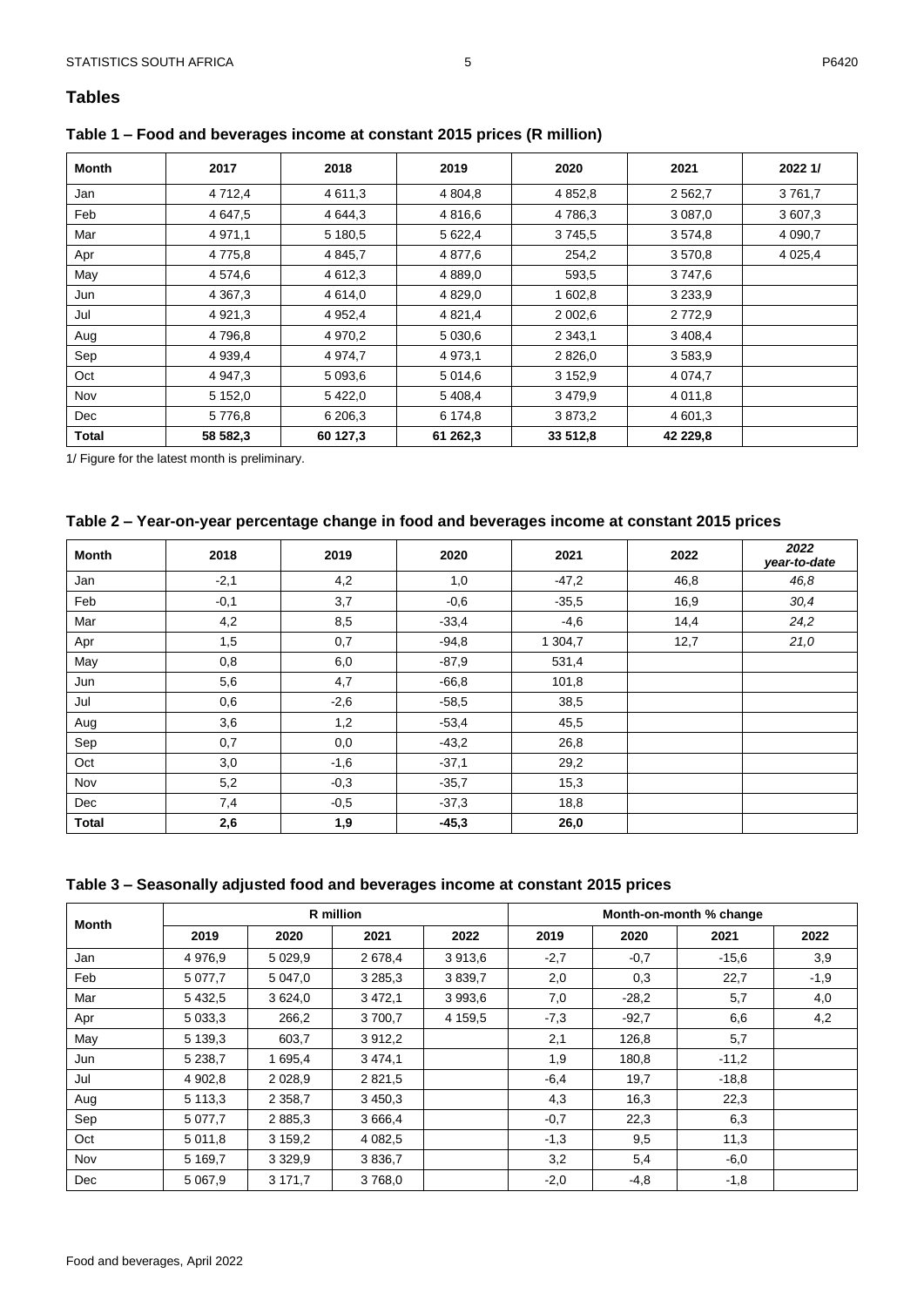|                        |                   | <b>Nov-21</b> | <b>Dec-21</b> | Jan-22      | Feb-22  | Mar-22      | Apr-22 1/   |
|------------------------|-------------------|---------------|---------------|-------------|---------|-------------|-------------|
|                        | Food sales        | 1 625,7       | 2 0 2 1 , 7   | 1 619,4     | 1 470,5 | 1 7 2 4 , 9 | 1 708,4     |
| Restaurants and coffee | Bar sales         | 319,3         | 330,4         | 299,9       | 273,1   | 305,8       | 302,2       |
| shops                  | Other income      | 21,0          | 29,0          | 28,3        | 18,3    | 17,8        | 19,1        |
|                        | Total             | 1966,0        | 2 3 8 1 , 1   | 1947,6      | 1761,9  | 2 048,5     | 2 0 2 9 , 7 |
|                        | Food sales        | 1 4 2 2 4     | 1 634,4       | 1 3 6 3 4   | 1 236,0 | 1 409,9     | 1 400,3     |
| Takeaway and fast-food | Bar sales         | 2,2           | 1,8           | 2,0         | 2,0     | 1,8         | 1,0         |
| outlets                | Other income      | 0,6           | 0,7           | 0.5         | 0,4     | 0.5         | 0.5         |
|                        | Total             | 1 4 2 5 , 2   | 1 636,9       | 1 3 6 5 , 9 | 1 238,4 | 1 4 1 2 , 2 | 1 401,8     |
|                        | Food sales        | 492,6         | 474,7         | 359,2       | 511,3   | 526,9       | 492,2       |
|                        | Bar sales         | 71,5          | 48,8          | 40,3        | 40,9    | 47,1        | 46,0        |
| Catering services      | Other income      | 56,5          | 59,8          | 48,7        | 54,8    | 56,0        | 55,7        |
|                        | Total             | 620,6         | 583,3         | 448,2       | 607,0   | 630,0       | 593.9       |
|                        | <b>Food sales</b> | 3 540,7       | 4 130,8       | 3 3 4 2 , 0 | 3 217,8 | 3 661,7     | 3 600,9     |
| <b>Total industry</b>  | <b>Bar sales</b>  | 393,0         | 381,0         | 342,2       | 316,0   | 354,7       | 349,2       |
|                        | Other income      | 78,1          | 89,5          | 77,5        | 73,5    | 74,3        | 75,3        |
|                        | Total             | 4 011,8       | 4 601,3       | 3761,7      | 3 607,3 | 4 090,7     | 4 0 25,4    |

# <span id="page-6-0"></span>**Table 4 – Food and beverages income at constant 2015 prices by type of enterprise (R million)**

<span id="page-6-1"></span>1/ Figures are preliminary.

# **Table 5 – Year-on-year percentage change in food and beverages income at constant 2015 prices by type of enterprise**

|                        |                   | <b>Nov-21</b> | <b>Dec-21</b> | $Jan-22$ | Feb-22  | Mar-22  | Apr-22  |
|------------------------|-------------------|---------------|---------------|----------|---------|---------|---------|
|                        | Food sales        | 9,8           | 18,9          | 57,7     | 13,2    | 13,8    | 12,8    |
| Restaurants and coffee | Bar sales         | $-5,2$        | $-12,6$       | 150,8    | $-15,1$ | $-10,7$ | $-2,9$  |
| shops                  | Other income      | 53,3          | 66,7          | 97,9     | 32,6    | 23,6    | 11,7    |
|                        | <b>Total</b>      | 7,4           | 13,6          | 67,8     | 7,8     | 9,4     | 10,2    |
|                        | Food sales        | 30,3          | 28,8          | 35,8     | 18,7    | 22,2    | 13,2    |
| Takeaway and fast-food | Bar sales         | 22,2          | $-5,3$        | 566,7    | 17,6    | 0,0     | $-54,5$ |
| outlets                | Other income      | 0,0           | 0,0           | 0,0      | $-20,0$ | 0,0     | 0,0     |
|                        | <b>Total</b>      | 30,3          | 28,7          | 35,9     | 18,7    | 22,2    | 13,0    |
|                        | Food sales        | 11,2          | 22,3          | 4,7      | 58,2    | 19,3    | 23,1    |
|                        | Bar sales         | 65,1          | $-1,4$        | 315,5    | 10,2    | $-9,1$  | 12,2    |
| Catering services      | Other income      | $-17,9$       | $-11,9$       | 9,4      | 12,3    | 4,7     | 17,5    |
|                        | <b>Total</b>      | 11,8          | 15,4          | 12,8     | 48,4    | 15,2    | 21,6    |
|                        | <b>Food sales</b> | 17,4          | 23,0          | 40,8     | 20,8    | 17,7    | 14,3    |
| <b>Total industry</b>  | <b>Bar sales</b>  | 2,9           | $-11,3$       | 164,0    | $-12,3$ | $-10,5$ | $-1,5$  |
|                        | Other income      | $-6,0$        | 4,1           | 30,7     | 16,5    | 8,6     | 15,8    |
|                        | <b>Total</b>      | 15,3          | 18,8          | 46,8     | 16,9    | 14,4    | 12,7    |

.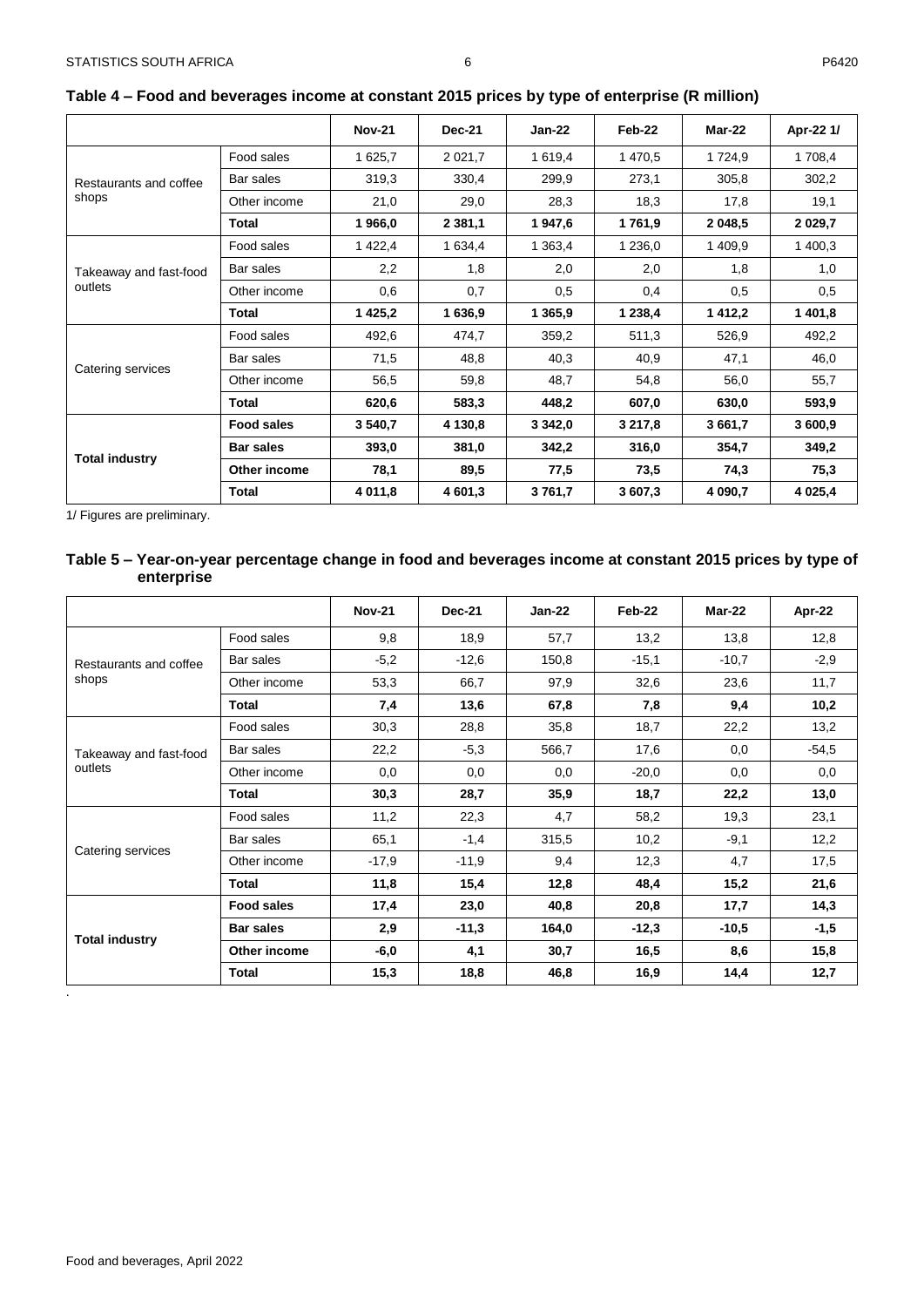# <span id="page-7-0"></span>**Table 6 – Contribution of each type of enterprise to the year-on-year percentage change in food and beverages income at constant 2015 prices (percentage points)**

|                        |                   | <b>Nov-21</b> | <b>Dec-21</b> | $Jan-22$ | Feb-22 | Mar-22 | Apr-22 |
|------------------------|-------------------|---------------|---------------|----------|--------|--------|--------|
|                        | Food sales        | 4,2           | 8,3           | 23,1     | 5,5    | 5,9    | 5,4    |
| Restaurants and coffee | Bar sales         | $-0,5$        | $-1,2$        | 7,0      | $-1,6$ | $-1,0$ | $-0,3$ |
| shops                  | Other income      | 0,2           | 0,3           | 0,5      | 0,1    | 0,1    | 0,1    |
|                        | Total             | 3,9           | 7,4           | 30,7     | 4,1    | 4,9    | 5,2    |
|                        | Food sales        | 9,5           | 9,4           | 14,0     | 6,3    | 7,2    | 4,6    |
| Takeaway and fast-food | Bar sales         | 0,0           | 0,0           | 0,1      | 0,0    | 0,0    | 0,0    |
| outlets                | Other income      | 0,0           | 0,0           | 0,0      | 0,0    | 0,0    | 0,0    |
|                        | Total             | 9,5           | 9,4           | 14,1     | 6,3    | 7,2    | 4,5    |
|                        | Food sales        | 1,4           | 2,2           | 0,6      | 6,1    | 2,4    | 2,6    |
|                        | Bar sales         | 0,8           | 0,0           | 1,2      | 0,1    | $-0,1$ | 0,1    |
| Catering services      | Other income      | $-0,4$        | $-0,2$        | 0,2      | 0,2    | 0,1    | 0,2    |
|                        | <b>Total</b>      | 1,9           | 2,0           | 2,0      | 6,4    | 2,3    | 3,0    |
|                        | <b>Food sales</b> | 15,1          | 20,0          | 37,8     | 18,0   | 15,4   | 12,6   |
| <b>Total industry</b>  | <b>Bar sales</b>  | 0,3           | $-1,3$        | 8,3      | $-1,4$ | $-1,2$ | $-0,1$ |
|                        | Other income      | $-0,1$        | 0,1           | 0,7      | 0,3    | 0,2    | 0,3    |
|                        | <b>Total</b>      | 15,3          | 18,8          | 46,8     | 16,9   | 14,4   | 12,7   |

#### <span id="page-7-1"></span>**Table 7 – Seasonally adjusted food and beverages income at constant 2015 prices by type of enterprise (R million)**

|                        |                   | <b>Dec-21</b> | $Jan-22$   | Feb-22      | Mar-22  | Apr-22  | Month-on-<br>month %<br>change |
|------------------------|-------------------|---------------|------------|-------------|---------|---------|--------------------------------|
|                        | Food sales        | 1587,1        | 1 645,7    | 1548,1      | 1 672,0 | 1 757,4 | 5,1                            |
| Restaurants and coffee | Bar sales         | 254,5         | 296,1      | 277,1       | 292,5   | 308,1   | 5,3                            |
| shops                  | Other income      | 20,2          | 31,1       | 16,8        | 16,1    | 17,0    | 5,6                            |
|                        | Total             | 1861,8        | 1973,0     | 1842,0      | 1980,6  | 2 082,4 | 5,1                            |
| Takeaway and fast-food | Food sales        | 1 3 2 4 , 9   | 1 449,3    | 1 375,9     | 1 417,0 | 1 453,0 | 2,5                            |
|                        | Bar sales         | 1,6           | 2,1        | 2,3         | 1,8     | 1,1     | $-38,9$                        |
| outlets                | Other income      | 0,7           | 0,5        | 0,4         | 0,5     | 0.5     | 0,0                            |
|                        | Total             | 1 3 2 7 , 2   | 1451,9     | 1 378,6     | 1 419,3 | 1 454,6 | 2,5                            |
|                        | Food sales        | 485,8         | 391,4      | 518,2       | 494,9   | 517,7   | 4,6                            |
|                        | Bar sales         | 37,9          | 43,9       | 43,0        | 45,8    | 47,7    | 4,1                            |
| Catering services      | Other income      | 55,2          | 53,4       | 57,8        | 53,0    | 57,1    | 7,7                            |
|                        | <b>Total</b>      | 578,9         | 488,7      | 619,1       | 593,7   | 622,5   | 4,9                            |
|                        | <b>Food sales</b> | 3 3 9 7 , 8   | 3 4 8 6, 4 | 3 4 4 2 , 2 | 3583,9  | 3728,1  | 4,0                            |
| <b>Total industry</b>  | <b>Bar sales</b>  | 294,0         | 342,2      | 322,4       | 340,1   | 356,8   | 4,9                            |
|                        | Other income      | 76,1          | 85,0       | 75,0        | 69,6    | 74,6    | 7,2                            |
|                        | Total             | 3768,0        | 3913,6     | 3 839,7     | 3 993,6 | 4 159,5 | 4,2                            |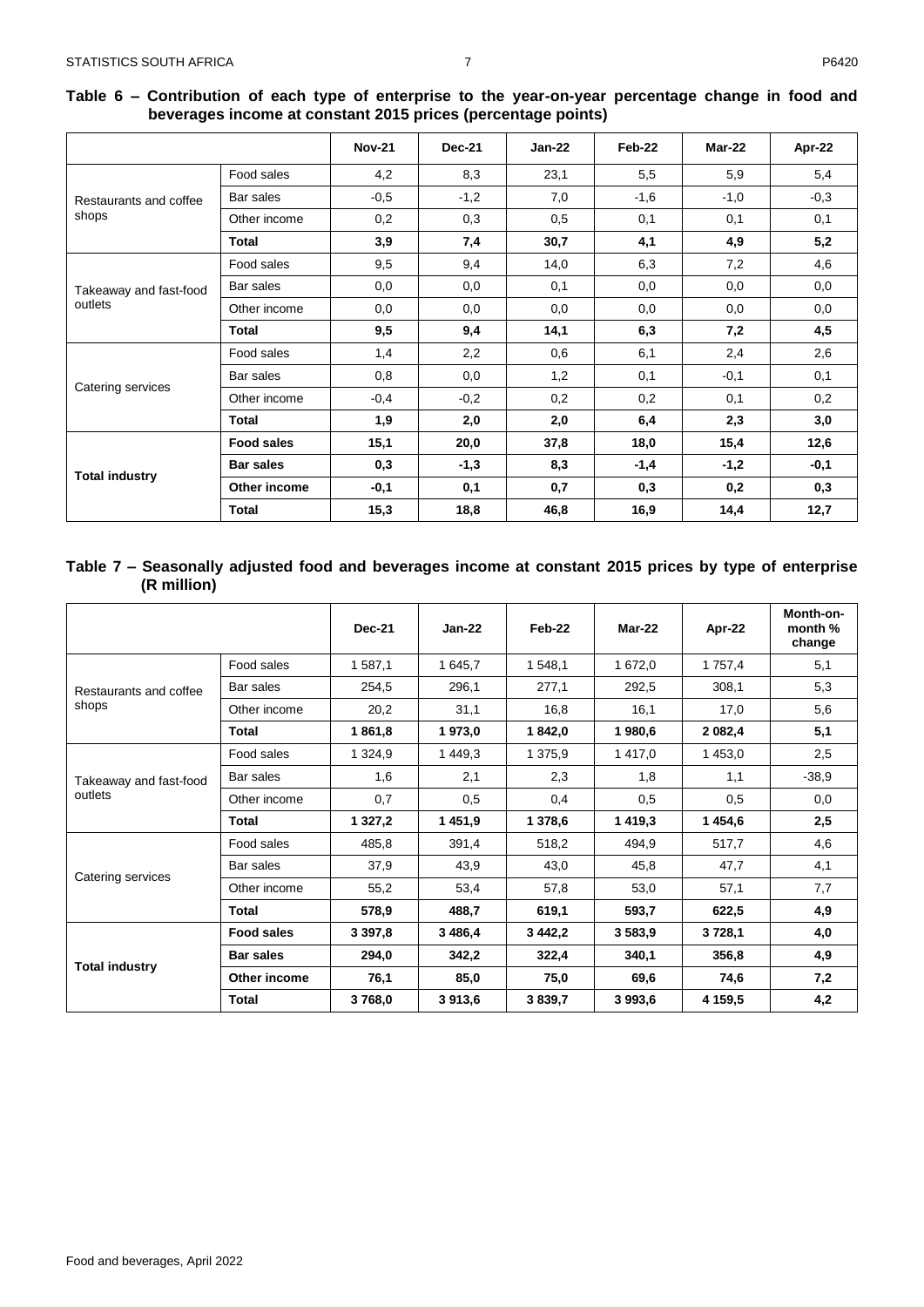<span id="page-8-0"></span>

| Table 8 - Food and beverages income at current prices (R million) |  |
|-------------------------------------------------------------------|--|
|-------------------------------------------------------------------|--|

| Month | 2017        | 2018        | 2019        | 2020        | 2021        | 2022 1/     |
|-------|-------------|-------------|-------------|-------------|-------------|-------------|
| Jan   | 5 198,8     | 5 396,3     | 5 936,6     | 6 244,3     | 3 3 3 8 , 2 | 5 1 6 3 , 4 |
| Feb   | 5 142,4     | 5 4 4 8 , 0 | 5 9 5 2 , 8 | 6 188,4     | 4 0 18,3    | 4 9 7 5 , 9 |
| Mar   | 5 5 1 0 , 1 | 6 0 9 3 . 6 | 6976.5      | 4 8 6 3 , 7 | 4 6 6 9 , 8 | 5 657,1     |
| Apr   | 5 3 1 3 , 7 | 5 809,7     | 6 0 58, 3   | 330,4       | 4 698,0     | 5 5 8 7 , 3 |
| May   | 5 133,2     | 5 5 5 4 1   | 6 100,7     | 767,1       | 4 9 5 3 , 5 |             |
| Jun   | 4 9 1 9 . 7 | 5 575,7     | 6 0 5 3 , 1 | 2 0 7 1 , 2 | 4 2 8 4 7   |             |
| Jul   | 5 601,1     | 6 008,0     | 6 0 5 3 , 4 | 2 5 8 8 , 4 | 3 704,3     |             |
| Aug   | 5 486,7     | 6 0 31, 3   | 6 3 2 3 , 8 | 3 0 18,7    | 4 5 6 7 .5  |             |
| Sep   | 5 6 5 5 , 2 | 6 0 5 1 , 4 | 6 298,3     | 3 6 29,4    | 4 807,9     |             |
| Oct   | 5 683,4     | 6 201,5     | 6 3 5 1 , 2 | 4 0 4 3 , 4 | 5 5 1 0 , 3 |             |
| Nov   | 5 985,0     | 6 623,1     | 6910,2      | 4 4 7 6 8   | 5 4 5 3 , 7 |             |
| Dec   | 6 705.5     | 7 579,1     | 7 909,2     | 5 0 1 5 , 0 | 6 270,6     |             |
| Total | 66 334,8    | 72 371,8    | 76 924,1    | 43 236,8    | 56 276,8    |             |

<span id="page-8-1"></span>1/ Figure for the latest month is preliminary.

# **Table 9 – Year-on-year percentage change in food and beverages income at current prices**

| <b>Month</b> | 2018 | 2019 | 2020    | 2021        | 2022 | 2022<br>year-to-date |
|--------------|------|------|---------|-------------|------|----------------------|
| Jan          | 3,8  | 10,0 | 5,2     | $-46,5$     | 54,7 | 54,7                 |
| Feb          | 5,9  | 9,3  | 4,0     | $-35,1$     | 23,8 | 37,8                 |
| Mar          | 10,6 | 14,5 | $-30,3$ | $-4,0$      | 21,1 | 31,3                 |
| Apr          | 9,3  | 4,3  | $-94,5$ | 1 3 2 1 , 9 | 18,9 | 27,9                 |
| May          | 8,2  | 9,8  | $-87,4$ | 545,7       |      |                      |
| Jun          | 13,3 | 8,6  | $-65,8$ | 106,9       |      |                      |
| Jul          | 7,3  | 0,8  | $-57,2$ | 43,1        |      |                      |
| Aug          | 9,9  | 4,8  | $-52,3$ | 51,3        |      |                      |
| Sep          | 7,0  | 4,1  | $-42,4$ | 32,5        |      |                      |
| Oct          | 9,1  | 2,4  | $-36,3$ | 36,3        |      |                      |
| Nov          | 10,7 | 4,3  | $-35,2$ | 21,8        |      |                      |
| Dec          | 13,0 | 4,4  | $-36,6$ | 25,0        |      |                      |
| <b>Total</b> | 9,1  | 6,3  | $-43,8$ | 30,2        |      |                      |

<span id="page-8-2"></span>

|  |  | Table 10 - Seasonally adjusted food and beverages income at current prices |  |
|--|--|----------------------------------------------------------------------------|--|
|--|--|----------------------------------------------------------------------------|--|

| Month | <b>R</b> million |             |             |             | Month-on-month % change |         |         |        |  |
|-------|------------------|-------------|-------------|-------------|-------------------------|---------|---------|--------|--|
|       | 2019             | 2020        | 2021        | 2022        | 2019                    | 2020    | 2021    | 2022   |  |
| Jan   | 6 195,2          | 6 517,0     | 3 506,3     | 5 3 9 3 , 5 | $-1,6$                  | $-0,5$  | $-15.3$ | 4,2    |  |
| Feb   | 6 3 3 3 , 1      | 6 589,1     | 4 3 1 2 , 0 | 5 3 4 4.8   | 2,2                     | 1,1     | 23,0    | $-0,9$ |  |
| Mar   | 6723,6           | 4 692,3     | 4 5 20, 7   | 5 5 1 0 , 0 | 6,2                     | $-28.8$ | 4,8     | 3,1    |  |
| Apr   | 6 243,3          | 347,4       | 4 8 5 9 1   | 5 7 5 5 , 7 | $-7,1$                  | $-92,6$ | 7,5     | 4,5    |  |
| May   | 6411,7           | 779,7       | 5 160,1     |             | 2,7                     | 124,4   | 6,2     |        |  |
| Jun   | 6 509,8          | 2 173,9     | 4 5 5 8 , 9 |             | 1,5                     | 178,8   | $-11,7$ |        |  |
| Jul   | 6 1 2 5 , 2      | 2 613.2     | 3756,4      |             | $-5.9$                  | 20,2    | $-17,6$ |        |  |
| Aug   | 6410,4           | 3 0 3 5 , 1 | 4 618,8     |             | 4,7                     | 16,1    | 23,0    |        |  |
| Sep   | 6414,5           | 3 694,4     | 4 904,2     |             | 0,1                     | 21,7    | 6,2     |        |  |
| Oct   | 6 3 4 3 .5       | 4 0 5 2, 2  | 5 5 2 5 , 7 |             | $-1,1$                  | 9,7     | 12,7    |        |  |
| Nov   | 6 5 8 1 , 5      | 4 277,0     | 5 2 1 8 , 4 |             | 3,8                     | 5,5     | $-5,6$  |        |  |
| Dec   | 6 5 5 2 . 6      | 4 140.3     | 5 176,0     |             | $-0,4$                  | $-3,2$  | $-0.8$  |        |  |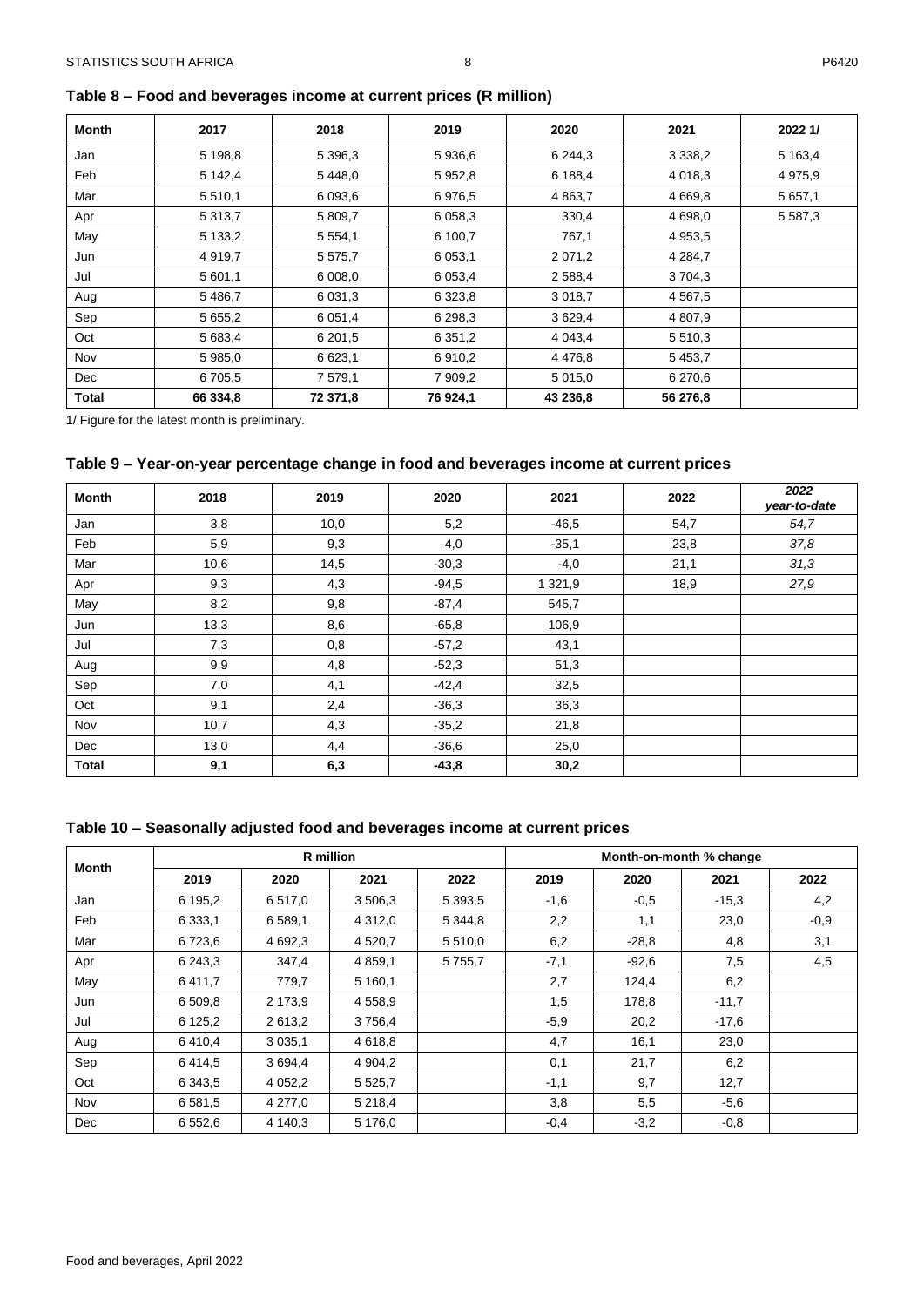|                                   |                   | <b>Nov-21</b> | <b>Dec-21</b> | $Jan-22$    | Feb-22      | Mar-22      | Apr-22 1/  |
|-----------------------------------|-------------------|---------------|---------------|-------------|-------------|-------------|------------|
|                                   | Food sales        | 2 2 1 9 . 3   | 2 7 6 5 4     | 2 2 3 0 , 2 | 2 0 34, 3   | 2 3 8 9 .5  | 2 3 7 6, 2 |
| Restaurants and coffee            | Bar sales         | 417,8         | 432,3         | 398,3       | 365,5       | 415,4       | 410,4      |
| shops                             | Other income      | 28,5          | 39,5          | 38,9        | 25,3        | 24,6        | 26,5       |
|                                   | Total             | 2 665,6       | 3 237,2       | 2 667,4     | 2 4 2 5 , 1 | 2 8 2 9 . 5 | 2 813,1    |
|                                   | Food sales        | 1 941,8       | 2 2 3 5 , 6   | 1877,6      | 1 709,9     | 1 953,1     | 1 947,7    |
| Takeaway and fast-food<br>outlets | Bar sales         | 2,9           | 2,4           | 2,7         | 2,7         | 2,4         | 1,3        |
|                                   | Other income      | 0,8           | 0,9           | 0,7         | 0,6         | 0,7         | 0,7        |
|                                   | Total             | 1945,5        | 2 2 3 8 , 9   | 1881,0      | 1 713,2     | 1956,2      | 1 949,7    |
|                                   | Food sales        | 672,4         | 649,3         | 494,7       | 707,3       | 729,9       | 684,6      |
|                                   | Bar sales         | 93,5          | 63,8          | 53,5        | 54,7        | 64,0        | 62,5       |
| Catering services                 | Other income      | 76,7          | 81,4          | 66,8        | 75,6        | 77,5        | 77,4       |
|                                   | Total             | 842,6         | 794,5         | 615,0       | 837,6       | 871,4       | 824,5      |
|                                   | <b>Food sales</b> | 4 833,5       | 5 650,3       | 4 602,5     | 4 4 5 1 , 5 | 5 072,5     | 5 008,5    |
|                                   | <b>Bar sales</b>  | 514,2         | 498,5         | 454,5       | 422,9       | 481,8       | 474,2      |
| <b>Total industry</b>             | Other income      | 106,0         | 121,8         | 106,4       | 101,5       | 102,8       | 104,6      |
|                                   | Total             | 5 453,7       | 6 270,6       | 5 163,4     | 4 975,9     | 5 657,1     | 5 587,3    |

# <span id="page-9-0"></span>**Table 11 – Food and beverages income at current prices by type of enterprise (R million)**

<span id="page-9-1"></span>1/ Figures are preliminary.

# **Table 12 – Year-on-year percentage change in food and beverages income at current prices by type of enterprise**

|                        |                   | <b>Nov-21</b> | <b>Dec-21</b> | $Jan-22$ | Feb-22 | $Mar-22$ | Apr-22  |
|------------------------|-------------------|---------------|---------------|----------|--------|----------|---------|
|                        | Food sales        | 15,6          | 24,8          | 66,3     | 19,5   | 20,0     | 19,2    |
| Restaurants and coffee | Bar sales         | 2,8           | $-6,9$        | 170,4    | $-8,4$ | $-2,9$   | 1,0     |
| shops                  | Other income      | 61,9          | 75,6          | 110,3    | 41,3   | 30,9     | 17,3    |
|                        | Total             | 13,7          | 19,8          | 77,0     | 14,5   | 16,1     | 16,1    |
|                        | Food sales        | 37,2          | 35,1          | 43,1     | 25,4   | 28,9     | 19,5    |
| Takeaway and fast-food | Bar sales         | 31,8          | 4,3           | 575,0    | 28,6   | 4,3      | $-55,2$ |
| outlets                | Other income      | 0,0           | 0,0           | 0,0      | 0,0    | 0,0      | 0,0     |
|                        | Total             | 37,2          | 35,1          | 43,2     | 25,4   | 28,9     | 19,4    |
|                        | Food sales        | 17,1          | 28,3          | 10,4     | 67,1   | 25,8     | 30,0    |
|                        | Bar sales         | 78,8          | 4,9           | 349,6    | 18,9   | $-1,1$   | 16,8    |
| Catering services      | Other income      | $-13,1$       | $-7,2$        | 15,8     | 19,1   | 11,0     | 23,8    |
|                        | Total             | 17,9          | 21,4          | 18,7     | 57,2   | 22,0     | 28,3    |
|                        | <b>Food sales</b> | 23,7          | 29,1          | 48,4     | 27,6   | 24,2     | 20,7    |
|                        | <b>Bar sales</b>  | 11,5          | $-5,5$        | 184,8    | $-5,4$ | $-2,6$   | 2,5     |
| <b>Total industry</b>  | Other income      | $-0,7$        | 9,6           | 38,4     | 23,8   | 15,1     | 21,9    |
|                        | <b>Total</b>      | 21,8          | 25,0          | 54,7     | 23,8   | 21,1     | 18,9    |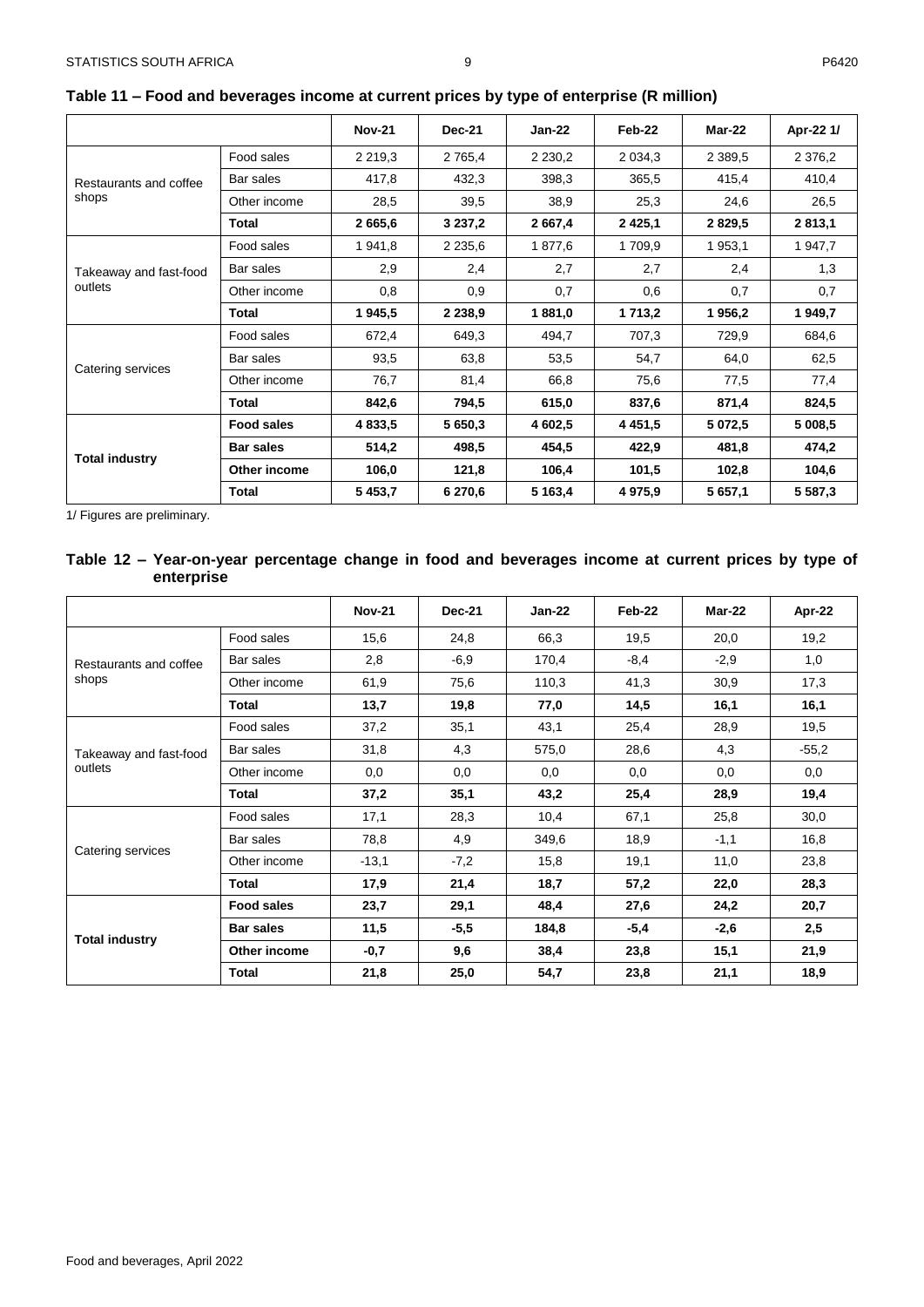|                                   |                   | <b>Nov-21</b> | <b>Dec-21</b> | <b>Jan-22</b> | Feb-22 | Mar-22 | Apr-22 |
|-----------------------------------|-------------------|---------------|---------------|---------------|--------|--------|--------|
|                                   | Food sales        | 6,7           | 11,0          | 26,6          | 8,3    | 8,5    | 8,1    |
| Restaurants and coffee            | Bar sales         | 0,3           | $-0,6$        | 7,5           | $-0,8$ | $-0,3$ | 0,1    |
| shops                             | Other income      | 0,2           | 0,3           | 0,6           | 0,2    | 0,1    | 0,1    |
|                                   | Total             | 7,2           | 10,7          | 34,8          | 7,6    | 8,4    | 8,3    |
|                                   | Food sales        | 11,8          | 11,6          | 16,9          | 8,6    | 9,4    | 6,8    |
| Takeaway and fast-food<br>outlets | Bar sales         | 0,0           | 0,0           | 0,1           | 0,0    | 0,0    | 0,0    |
|                                   | Other income      | 0,0           | 0,0           | 0,0           | 0,0    | 0,0    | 0,0    |
|                                   | Total             | 11,8          | 11,6          | 17,0          | 8,6    | 9,4    | 6,7    |
|                                   | Food sales        | 2,2           | 2,9           | 1,4           | 7,1    | 3,2    | 3,4    |
|                                   | Bar sales         | 0,9           | 0,1           | 1,2           | 0,2    | 0,0    | 0,2    |
| Catering services                 | Other income      | $-0,3$        | $-0,1$        | 0,3           | 0,3    | 0,2    | 0,3    |
|                                   | <b>Total</b>      | 2,9           | 2,8           | 2,9           | 7,6    | 3,4    | 3,9    |
|                                   | <b>Food sales</b> | 20,7          | 25,4          | 45,0          | 23,9   | 21,1   | 18,3   |
|                                   | <b>Bar sales</b>  | 1,2           | $-0,6$        | 8,8           | $-0,6$ | $-0,3$ | 0,2    |
| <b>Total industry</b>             | Other income      | 0,0           | 0,2           | 0,9           | 0,5    | 0,3    | 0,4    |
|                                   | <b>Total</b>      | 21,8          | 25,0          | 54,7          | 23,8   | 21,1   | 18,9   |

<span id="page-10-0"></span>**Table 13 – Contribution of each type of enterprise to the year-on-year percentage change in food and beverages income at current prices (percentage points)**

#### <span id="page-10-1"></span>**Table 14 – Seasonally adjusted food and beverages income at current prices by type of enterprise (R million)**

|                                   |                   | <b>Dec-21</b> | $Jan-22$    | Feb-22      | Mar-22      | Apr-22  | Month-on-<br>month %<br>change |
|-----------------------------------|-------------------|---------------|-------------|-------------|-------------|---------|--------------------------------|
|                                   | Food sales        | 2 2 1 2 , 8   | 2 2 8 0.6   | 2 163,9     | 2 2 7 2 , 7 | 2 440,3 | 7,4                            |
| Restaurants and coffee            | Bar sales         | 333.1         | 398,7       | 369,3       | 389,6       | 424,7   | 9,0                            |
| shops                             | Other income      | 28,4          | 41,1        | 25,7        | 22,4        | 25,7    | 14,7                           |
|                                   | Total             | 2 574,4       | 2 7 2 0.5   | 2 558,9     | 2 684,7     | 2 890,8 | 7,7                            |
|                                   | Food sales        | 1816,8        | 1 991,1     | 1 906,6     | 1 993,7     | 1 995,5 | 0,1                            |
| Takeaway and fast-food<br>outlets | Bar sales         | 2,1           | 2,9         | 3,1         | 2,4         | 1,4     | $-41,7$                        |
|                                   | Other income      | 0,7           | 0,7         | 0,7         | 0,7         | 0,9     | 28,6                           |
|                                   | Total             | 1819,6        | 1 994,7     | 1910,3      | 1996,8      | 1 997,8 | 0,1                            |
|                                   | Food sales        | 656,1         | 546,7       | 737,7       | 692,2       | 723,8   | 4,6                            |
|                                   | Bar sales         | 50,3          | 58,6        | 58,2        | 63,0        | 63,9    | 1,4                            |
| Catering services                 | Other income      | 75,6          | 73,1        | 79,7        | 73,3        | 79,5    | 8,5                            |
|                                   | <b>Total</b>      | 782,0         | 678,4       | 875,6       | 828,5       | 867,2   | 4,7                            |
|                                   | <b>Food sales</b> | 4 685,7       | 4 8 1 8 , 4 | 4 808,1     | 4 958,6     | 5 159.6 | 4,1                            |
|                                   | <b>Bar sales</b>  | 385,5         | 460,3       | 430,6       | 454,9       | 490,0   | 7,7                            |
| <b>Total industry</b>             | Other income      | 104,8         | 114,9       | 106,1       | 96,4        | 106,1   | 10,1                           |
|                                   | <b>Total</b>      | 5 176,0       | 5 393,5     | 5 3 4 4 , 8 | 5 5 1 0,0   | 5755,7  | 4,5                            |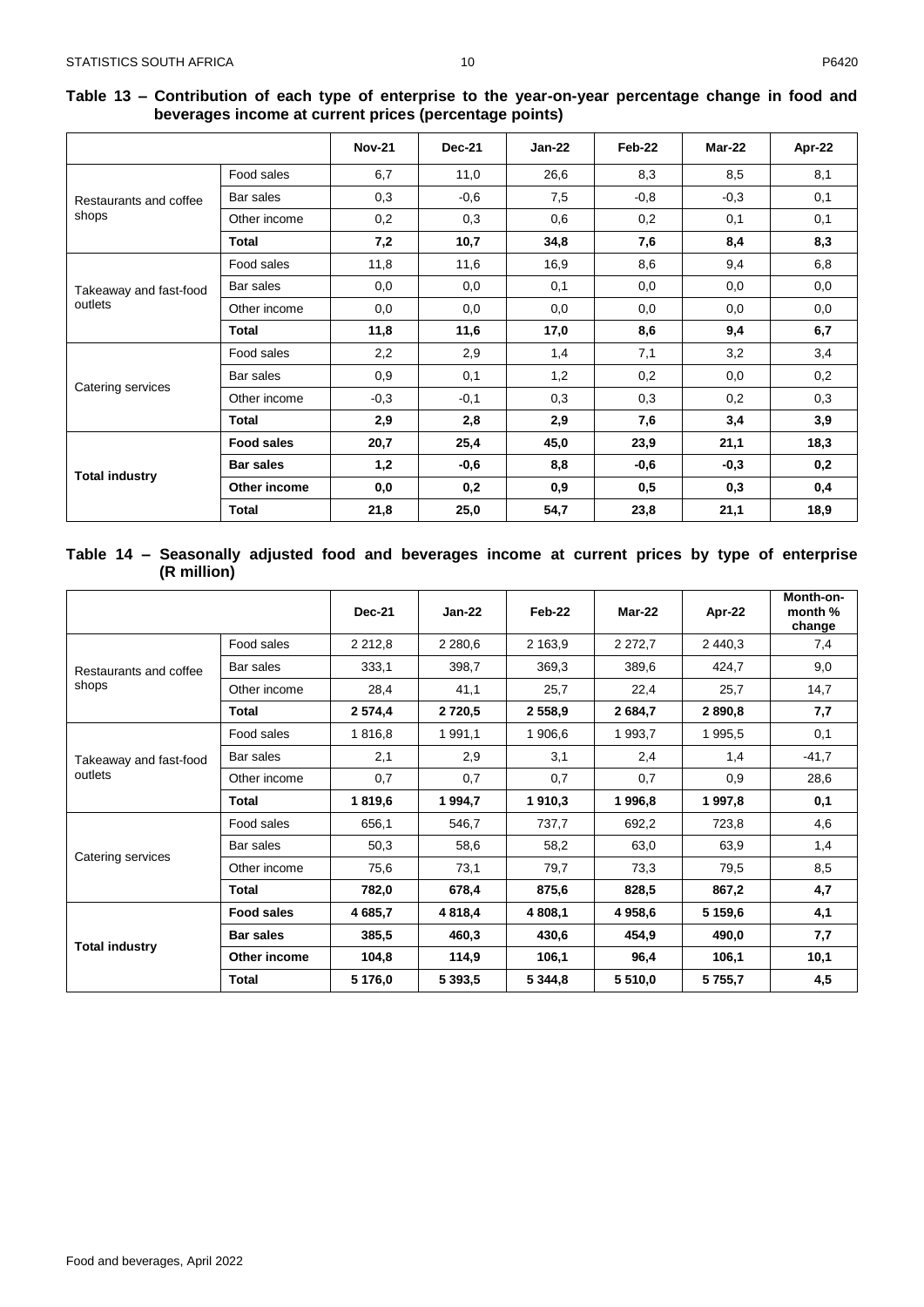<span id="page-11-1"></span><span id="page-11-0"></span>

| <b>Survey information</b>               |                                                                                                                                                                                                                                                                                                                                                                                                                                                                                                                                    |
|-----------------------------------------|------------------------------------------------------------------------------------------------------------------------------------------------------------------------------------------------------------------------------------------------------------------------------------------------------------------------------------------------------------------------------------------------------------------------------------------------------------------------------------------------------------------------------------|
| <b>Introduction</b>                     | The results presented in this publication are derived from the monthly survey of the food<br>and beverages industry. This survey is based on a sample drawn from the 2021 business<br>sampling frame (BSF) that contains businesses registered for value added tax (VAT).                                                                                                                                                                                                                                                          |
| <b>Purpose of the survey</b>            | The food and beverages survey is a monthly survey covering a sample of public and<br>private enterprises involved in the preparation of meals and drinks for immediate<br>consumption in South Africa. The purpose of this survey is to monitor trends in the food<br>and beverages industry.                                                                                                                                                                                                                                      |
|                                         | The results of the food and beverage survey are used to compile estimates of the tourism<br>satellite accounts (TSA) and the gross domestic product (GDP) and its components,<br>which are used to develop and monitor government policy. These statistics are also used<br>in the analysis of comparative business and industry performance.                                                                                                                                                                                      |
| Scope of the survey                     | This survey covers the following tax registered private and public enterprises, that are<br>mainly engaged in providing food and beverages for immediate consumption:<br>restaurants and coffee shops;<br>$\bullet$<br>takeaway and fast-food outlets; and<br>$\bullet$<br>catering services.<br>$\bullet$                                                                                                                                                                                                                         |
| <b>Classification by</b><br>industry    | The 1993 edition of the Standard Industrial Classification of all Economic Activities (SIC),<br>Fifth Edition, Report No. 09-90-02, was used to classify the statistical units in the survey.<br>The SIC is based on the 1990 International Standard Industrial Classification of all<br>Economic Activities (ISIC) with suitable adaptations for local conditions. Each enterprise<br>is classified to an industry which reflects its predominant activity. Statistics in this<br>publication are presented at 5-digit SIC level. |
| <b>Collection rate</b>                  | The preliminary collection rate for the survey on food and beverages for April 2022 was<br>83,2%. The revised collection rate for March 2022 was 86,8%.                                                                                                                                                                                                                                                                                                                                                                            |
| <b>Statistical unit</b>                 | The statistical unit for which information is compiled and published is an enterprise,<br>defined as a legal unit or a combination of legal units that includes and directly controls<br>all functions necessary to carry out its income activities. The statistical units are derived<br>from and linked to the South African Revenue Service (SARS) administrative data.                                                                                                                                                         |
| <b>Revised figures</b>                  | Revised figures are mainly due to late submission of data to Stats SA, or respondents<br>reporting revisions or corrections to their figures. Preliminary figures, as indicated in the<br>relevant tables, are subject to change and when revised will not be indicated as such.<br>Data are edited at the enterprise level.                                                                                                                                                                                                       |
| Rounding-off of<br>figures              | Where figures have been rounded off, discrepancies may occur between sums of the<br>component items and the totals.                                                                                                                                                                                                                                                                                                                                                                                                                |
| <b>Historical data</b>                  | Historical food and beverages data are available on the Stats SA website. To access the<br>data electronically, use the following link: Click to download historical data                                                                                                                                                                                                                                                                                                                                                          |
| <b>Past publications</b>                | Past food and beverages releases are available on the Stats SA website. To access<br>the releases electronically, use the following link: Click to download past releases                                                                                                                                                                                                                                                                                                                                                          |
| <b>Technical notes</b>                  |                                                                                                                                                                                                                                                                                                                                                                                                                                                                                                                                    |
| <b>Survey methodology</b><br>and design | The survey was conducted by mail, fax and telephone.<br>A sample of 920 enterprises was drawn from a population of 10 241 enterprises using<br>stratified simple random sampling in April 2021. The enterprises were first stratified at 5-<br>digit level according to the SIC and then by size of enterprises. Large enterprises are<br>completely enumerated. Turnover was used as the measure of size.                                                                                                                         |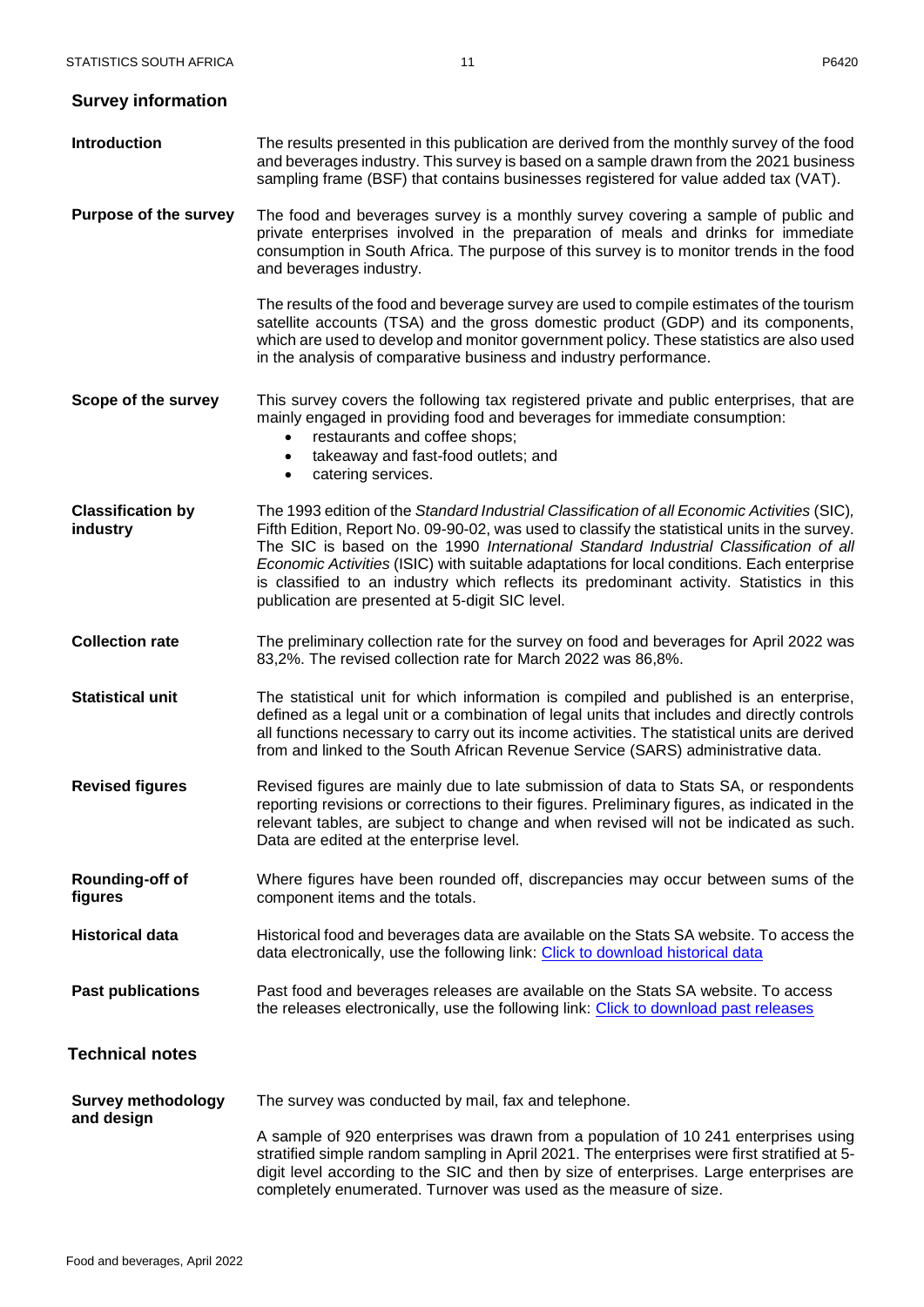| <b>Enterprise size</b> | Size group | <b>Lower limits</b> | Upper limits |
|------------------------|------------|---------------------|--------------|
| Verv small             |            | 574 434             | 12 750 000   |
| Small                  |            | 12 750 001          | 15 000 000   |
| Medium                 |            | 15 000 001          | 32 500 000   |
| Large                  |            | 32 500 001          |              |

- **Sample weighting** For those strata not completely enumerated, the weights to produce estimates are the inverse ratio of the sampling fraction, modified to take account of non-collection in the survey. Stratum estimates are calculated and then aggregated with the completely enumerated stratum to form subgroup estimates. These procedures are in line with international best practice.
- **Seasonal adjustment** Seasonally adjusted estimates are generated each month using the X-12-ARIMA Seasonal Adjustment Program developed by the United States Census Bureau. Seasonal adjustment is a means of removing the estimated effects of normal seasonal variation from the series so that the effects of other influences on the series can be recognised more clearly. Seasonal adjustment does not aim to remove irregular or non-seasonal influences which may be present in any particular month. Influences that are volatile or unsystematic can still make it difficult to interpret the movement of the series even after adjustment for seasonal variations. Therefore, the month-to-month movements of seasonally adjusted estimates may not be reliable indicators of trend behaviour. The X-12-ARIMA procedure for food and beverages income is described in more detail on the Stats SA website at: [Click to download seasonal](http://www.statssa.gov.za/publications/P6420/Seasonal_adjustment_Food_and_beverages_April_2022.pdf)  [adjustment food and beverages April 2022](http://www.statssa.gov.za/publications/P6420/Seasonal_adjustment_Food_and_beverages_April_2022.pdf)
- **Trend cycle** The trend is the long-term pattern or movement of a time series. The X-12-ARIMA Seasonal Adjustment Program is used for smoothing seasonally adjusted estimates to estimates of the underlying trend cycle.
- **Reliability of estimates** Data presented in this publication are based on information obtained from a sample and are, therefore, subject to sampling variability; that is, it may differ from the figures that would have been produced if the data had been obtained from all enterprises in the food and beverages industry in South Africa.
- **Relative standard error** One measure of the likely difference is given by the standard error (SE), which indicates the extent to which an estimate might have varied by chance because only a sample of enterprises was used. The relative standard error (RSE) provides an immediate indication of the percentage errors likely to have occurred due to sampling, and thus avoids the need to refer to the size of the estimate.

# **Table H – Estimate of total food and beverages industry income within 95 confidence limits – April 2022**

|                     | <b>Lower limit</b><br>(R million) | <b>Income</b><br>(R million) | <b>Upper limit</b><br>(R million) | <b>Relative standard</b><br>error<br>(RSE) |
|---------------------|-----------------------------------|------------------------------|-----------------------------------|--------------------------------------------|
| <b>Total income</b> | 4 3 2 7 . 9                       | 5 5 8 7 . 3                  | 6846.9                            | 11.5                                       |

**Non-sampling errors** Inaccuracies may occur because of imperfections in reporting by enterprises and errors made in the collection and processing of the data. Inaccuracies of this kind are referred to as nonsampling errors. Every effort is made to minimise non-sampling errors by careful design of questionnaires, testing them in pilot studies, editing reported data and implementing efficient operating procedures. Non-sampling errors occur in both sample surveys and censuses.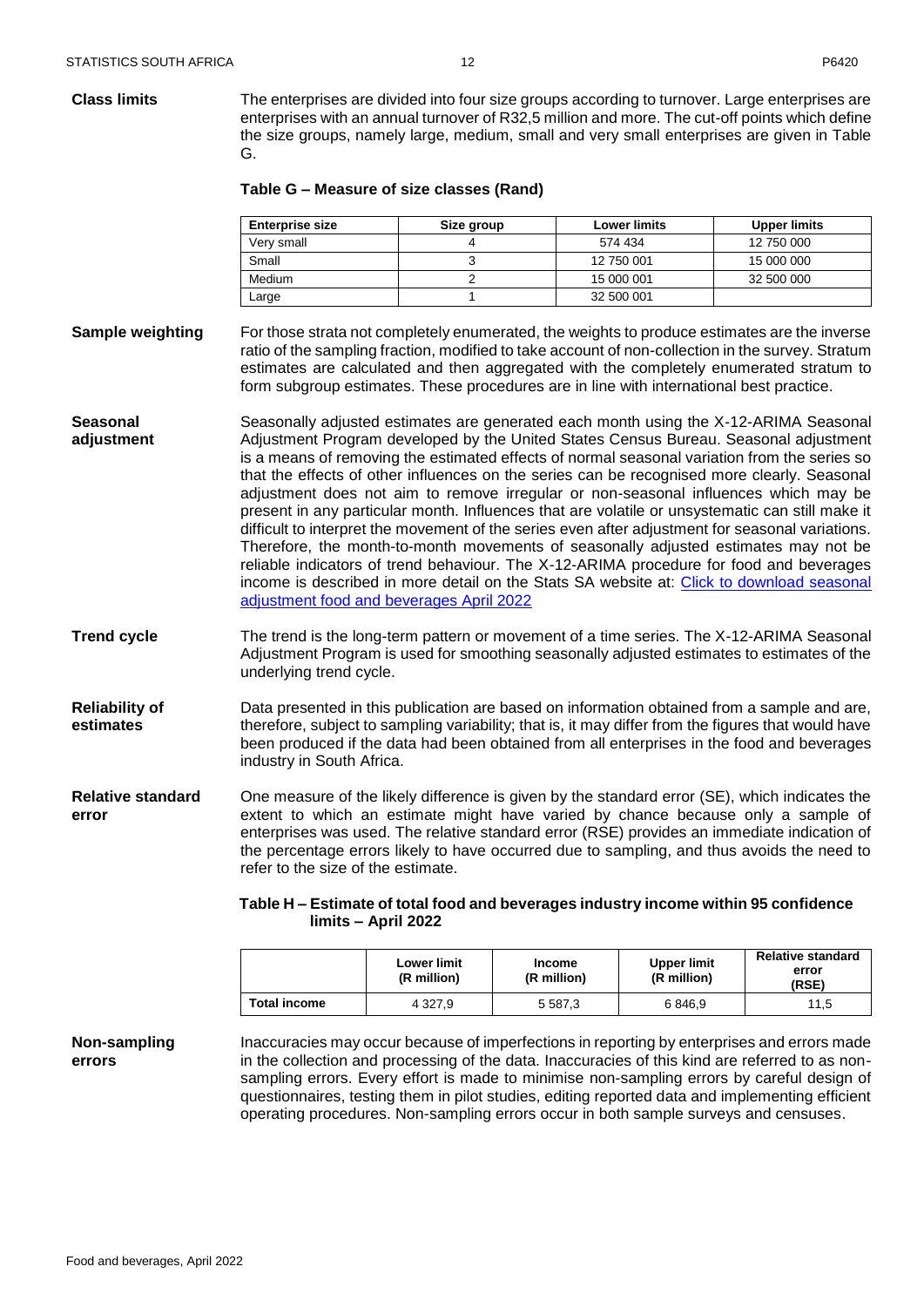<span id="page-13-0"></span>**Constant prices Year-on-year percentage change** Food and beverages income at constant prices by type of enterprise and by type of income is estimated by deflating income at current prices using the relevant components of the consumer price index for restaurants. The year-on-year percentage change in a variable for any given period is the change between that period and the corresponding period of the previous year, expressed as a percentage of the latter. **Contribution (percentage points)** The contribution (percentage points) to the annual percentage change for any given period is calculated by multiplying the percentage change of each type of enterprise by its corresponding weight, divided by 100. The weight is the percentage contribution of each type of enterprise to total income in the corresponding period of the previous year. The same result is given by T x  $[AC / AT]$ , where T = change in the total,  $\Delta C$  = change in the component (in rands), and  $\Delta T$  = change in the total (in rands). **Glossary Enterprise** A legal unit or a combination of legal units that includes and directly controls all functions necessary to carry out its activities. **Industry** It is a group of enterprises engaged in the same or similar kinds of economic activity. Industries are defined in the *System of National Accounts* (SNA) in the same way as in the *Standard Industrial Classification of all Economic Activities* (SIC), Fifth Edition, Report No. 09-90-02 of January 1993. **Income from food sales** Refers to income from the sale of meals and non-alcoholic drinks. **Income from bar sales** Refers to income from liquor sales. **Other income Includes all income not earned from bar or food sales. Symbols and abbreviations** BSF Business sampling frame GDP Gross domestic product SARS South African Revenue Service SIC Standard Industrial Classification of all Economic Activities Stats SA Statistics South Africa TSA Tourism satellite accounts VAT Value added tax **Restaurants and coffee shops** Enterprises involved in the sale and provision of meals and drinks, ordered from a menu, prepared on the premises for immediate consumption and with provided seating. **Takeaway and fast-food outlets** Enterprises involved in the sale and provision of meals and drinks, ordered from a menu, prepared on the premises for takeaway purposes in a packaged format, at a stand or in a location, with or without provided seating. **Catering services** Enterprises involved in the sale and supply of meals and drinks prepared on the premises on a contract basis and brought to other premises chosen by the person ordering them, to be served for immediate consumption to guests or customers. Catering services also include bars, taverns, other drinking places, ice-cream parlours, etc. **Technical enquiries Kgomotso Makolomako** Telephone number: (082) 699 5979

<span id="page-13-1"></span>**Joyce Essel-Mensah** Telephone number: (082) 888 2374 Email: JoyceE@statssa.gov.za

Email: kgomotsoma@statssa.gov.za